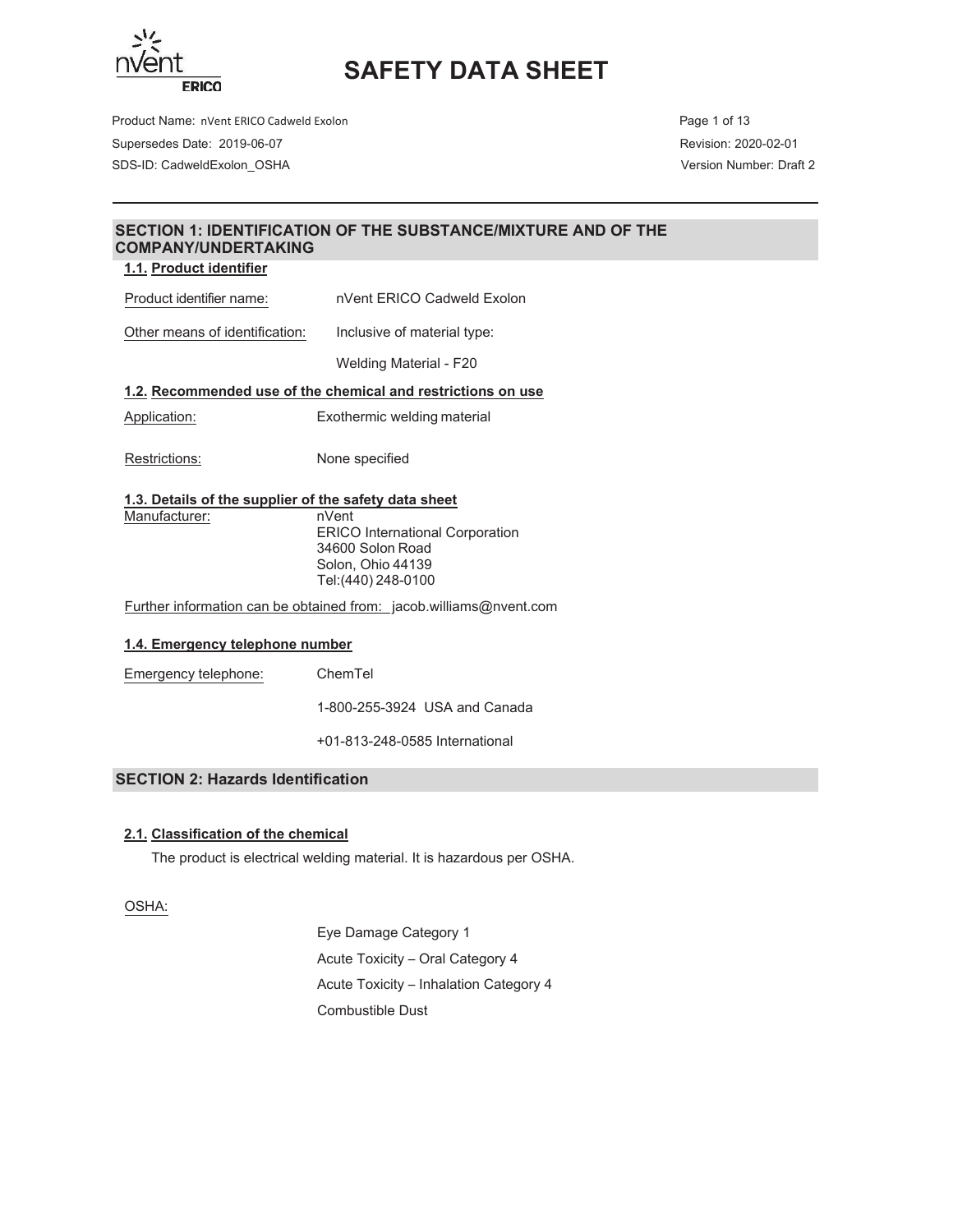

Product Name: nVent ERICO Cadweld Exolon **Page 2 of 13** Page 2 of 13 Supersedes Date: 2019-06-07 Revision: 2020-02-01 SDS-ID: CadweldExolon\_OSHA Version Number: Draft 2

Label elements:



Signal word: Danger

Hazard statements:

Causes serious eye damage

Harmful if swallowed

Harmful if inhaled

May form combustible dust concentrations in air

Precautionary statements:

Avoid breathing dust or fume.

Wash hands and skin thoroughly after handling.

Do not eat, drink or smoke when using this product.

Use only outdoors or in a well-ventilated area.

Wear protective gloves, protective clothing, eye protection and face protection.

If swallowed: Call a poison center or doctor if you feel unwell.

If inhaled: Remove person to fresh air and keep comfortable for breathing. Call a poison center or doctor if you feel unwell.

If in eyes: Rinse cautiously with water for several minutes. Remove contact lenses, if present and easy to do. Continue rinsing. Immediately call a poison center, doctor, or seek medical attention if molten product contacts eyes or if eye irritation persists after exposure to dust.

Rinse mouth.

Dispose of contents and container in accordance with local, state, national, and international regulations.

#### **2.2. Other hazards**

20 Other: https://www.filmproper.use.of.the.product.or.inadequate.preparation.org/the.conductors.molds or surroundings can result in aggressive reactions. Self-propagating high temperature reaction will occur if heated above ignition temperature. Generates molten metal in excess of 3632°F, slag and dense, dusty smoke. The molten product can cause serious burns. Inhalation of powder or fumes may cause metal fume fever. Exposure to reaction by-products: See section 8.

#### **SECTION 3: COMPOSITION/INFORMATION ON INGREDIENTS**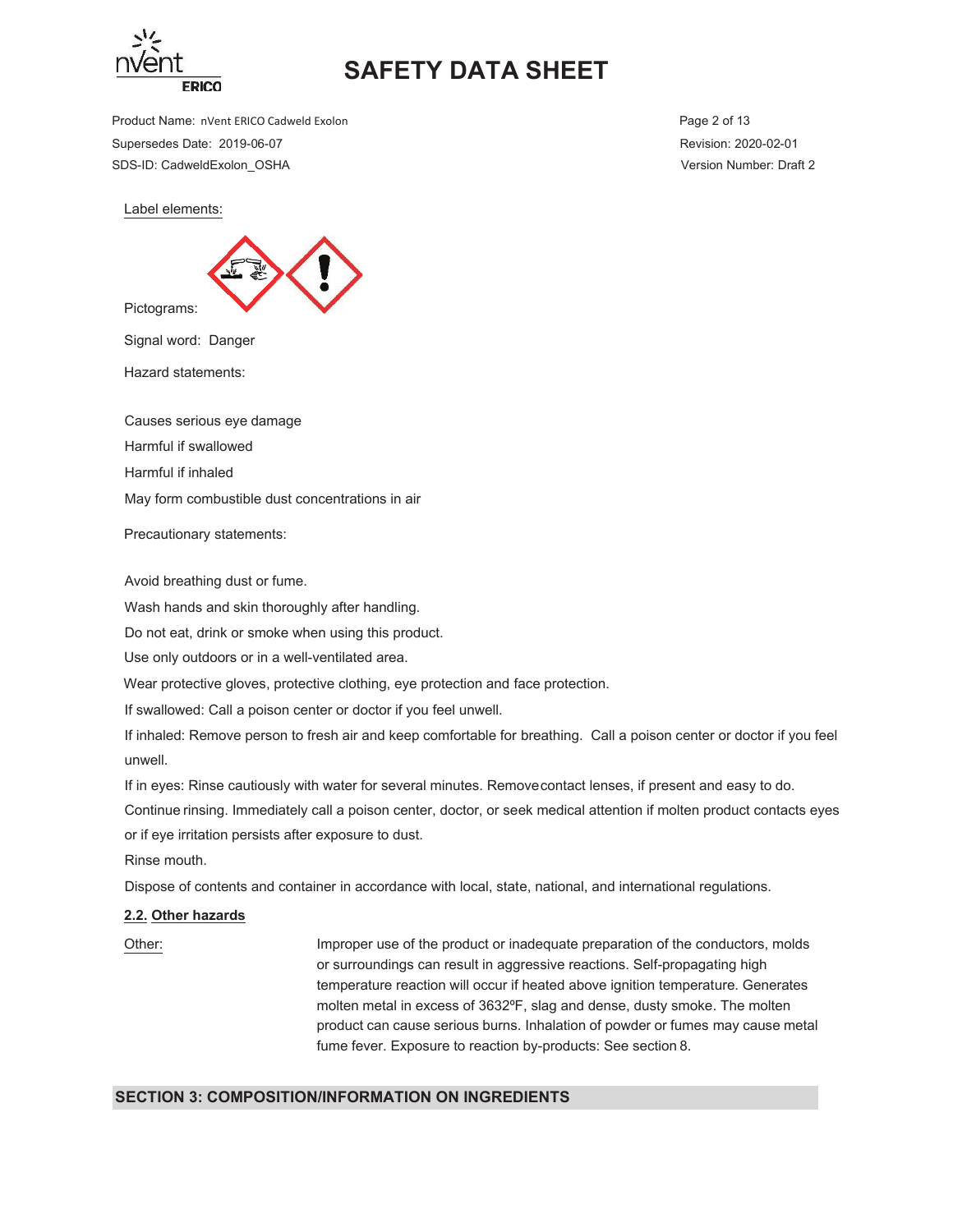

Product Name: nVent ERICO Cadweld Exolon **Page 3 of 13** Page 3 of 13 Supersedes Date: 2019-06-07 Revision: 2020-02-01 SDS-ID: CadweldExolon\_OSHA Version Number: Draft 2

## **3.1. Mixtures**

Only classified substances above threshold limits are shown.

| $\frac{\%}{\frac{1}{2}}$ | CAS-No.   | <b>Chemical Name</b>         |
|--------------------------|-----------|------------------------------|
| 25-75                    | 1317-39-1 | Cuprous oxide                |
| $1 - 20$                 | 1317-38-0 | Cupric oxide                 |
| $1 - 15$                 | 7440-50-8 | Copper                       |
| $1 - 15$                 | 7429-90-5 | Aluminum powder (stabilized) |

### **SECTION 4: FIRST AID MEASURES**

## **4.1. Description of first aid measures**

Molten product will cause skin burns and if in contact with eyes while in a molten state may cause serious damage.

| Inhalation:       | Inhalation of welding fumes/dust inhalation: Move into fresh air and keep at rest.<br>In case of persistent throat irritation or coughing: Seek medical attention and<br>bring these instructions.                                   |
|-------------------|--------------------------------------------------------------------------------------------------------------------------------------------------------------------------------------------------------------------------------------|
| Skin contact:     | Remove contaminated clothes and rinse skin thoroughly with water. If material is<br>hot, treat for thermal burns and get immediate medical attention.                                                                                |
| Eye contact:      | Dust in the eyes: Do not rub eye. Immediately flush with plenty of water for up to<br>15 minutes. Remove any contact lenses and open eyelids widely. If irritation<br>persists: Seek medical attention and bring these instructions. |
| Ingestion:        | Immediately rinse mouth and drink plenty of water. Keep person under<br>observation. If person becomes uncomfortable seek hospital and bring these<br>instructions.                                                                  |
|                   | 4.2. Most important symptoms and effects, both acute and delayed                                                                                                                                                                     |
| Symptoms/effects: | Inhalation of powder or fumes may cause metal fume fever. Symptoms like<br>headache, fatigue and nausea may appear. See section 11 for more detailed<br>information on health effects and symptoms.                                  |
|                   | .                                                                                                                                                                                                                                    |

#### **4.3. Indication of any immediate medical attention and special treatment needed**

Medical attention/treatments: Burns (in contact with molten metal, slag or hot equipment): Flush with water immediately. While flushing, remove clothes which do not adhere to affected area. Call an ambulance. Continue flushing during transport to hospital.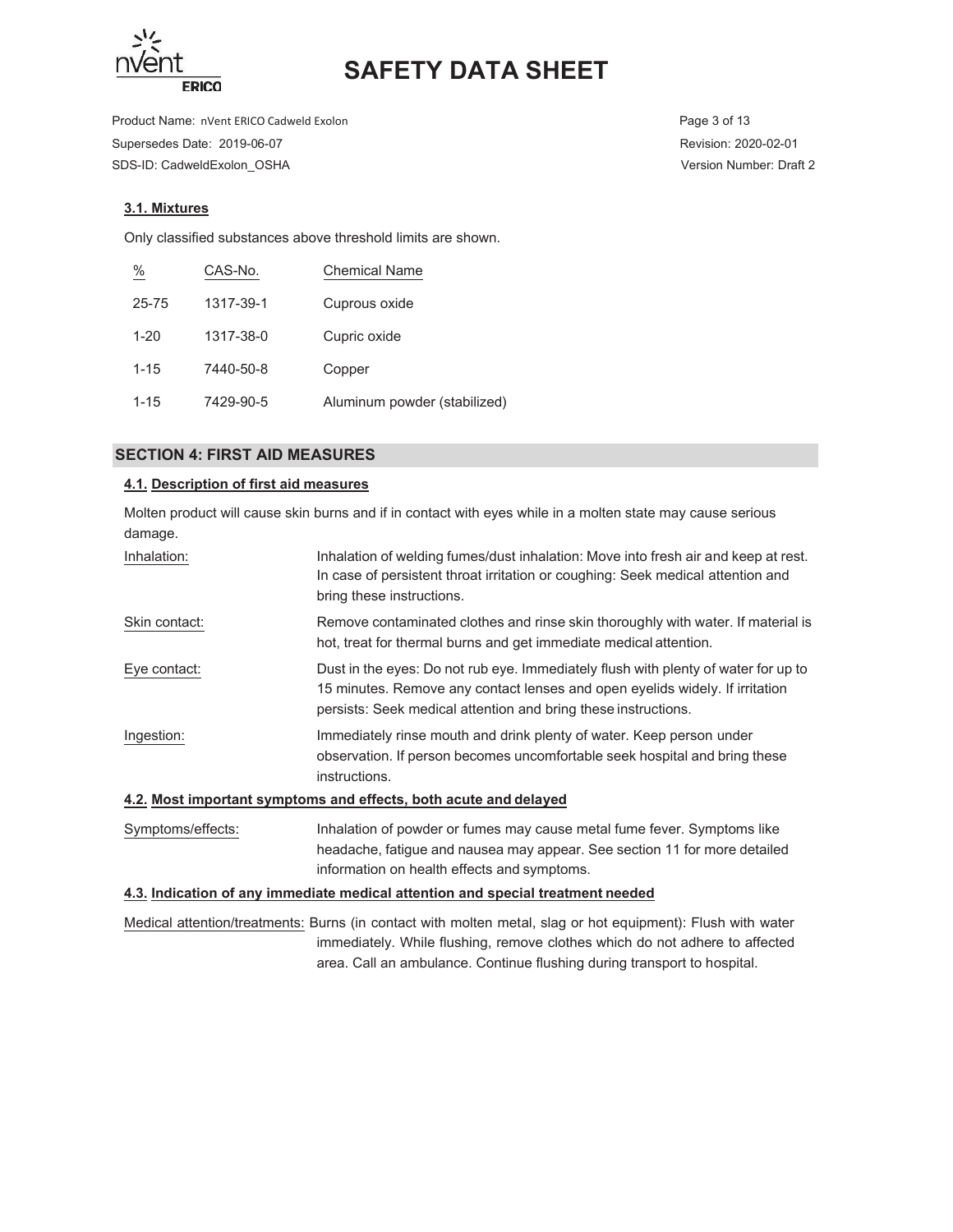

Product Name: nVent ERICO Cadweld Exolon **Page 4 of 13** Page 4 of 13 Supersedes Date: 2019-06-07 Revision: 2020-02-01 SDS-ID: CadweldExolon\_OSHA Version Number: Draft 2

## **SECTION 5: FIREFIGHTING MEASURES**

### **5.1. Extinguishing media**

Extinguishing media: Extinguish with dry sand and/or flood with large amounts of water.

Extinguishing media which are not suitable: Hand water buckets or hand storage pumps. Molten metal contact with water can cause small pockets of superheated steam.

Use fire-extinguishing media appropriate for surrounding materials.

### **5.2. Special hazards arising from the substance or mixture**

Specific hazards: During fire, gases hazardous to health may be formed. Ignition temperature: >1742°F

> In the event that the packaging materials are ignited, the immediate and direct application of large quantities of water will effectively eliminate the spread of fire to the surrounding areas. The ignition of the packaging materials may, in rare cases, lead to ignition. Direct application of a continuous heavy stream of water is recommended.

Ignition of large quantities of exothermic materials may result in large volumes of dense smoke.

### **5.1. Advice for firefighters**

Protective equipment for firefighters: Selection of respiratory protection for firefighting: follow the general fire precautions indicated in the workplace.

### **SECTION 6: ACCIDENTAL RELEASE MEASURES**

#### **6.1. Personal precautions, protective equipment and emergency procedures**

Personal precautions: Avoid inhalation of dust. Do not breathe fumes. Avoid contact with skin and eyes. Follow precautions for safe handling described in this safety data sheet.

Remove sources of ignition. Ventilate well.

#### **6.2. Environmental precautions**

Environmental precautions: Precaution should be taken to prevent hot material and reaction byproducts from contact with combustible materials in surrounding areas. Avoid spreading dust or contaminated materials. Avoid discharge to the aquatic environment. Contact local authorities in case of spillage to drain/aquatic environment.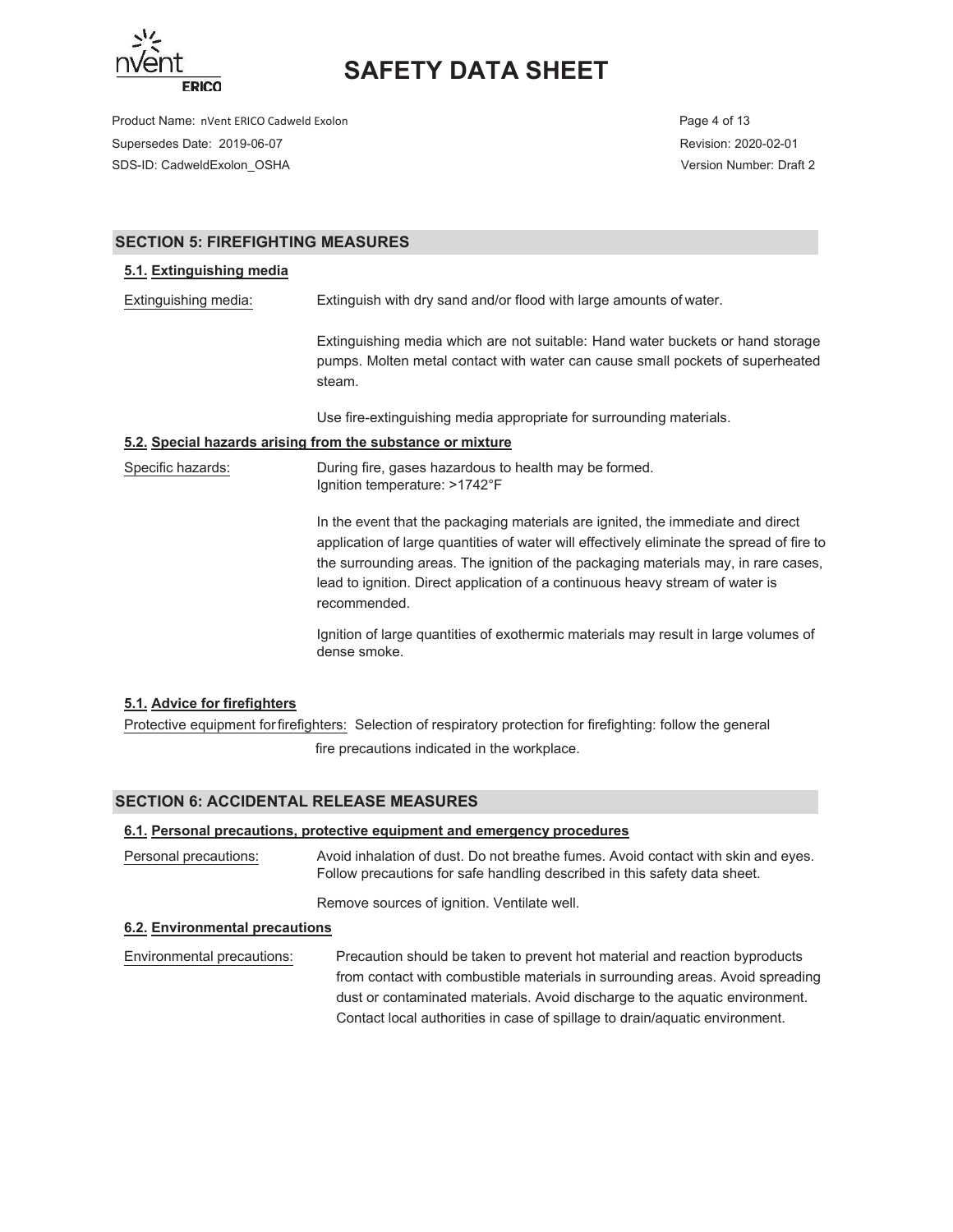

Product Name: nVent ERICO Cadweld Exolon **Page 5 of 13** Page 5 of 13 Supersedes Date: 2019-06-07 Revision: 2020-02-01 SDS-ID: CadweldExolon\_OSHA Version Number: Draft 2

### **6.3. Methods and material for containment and cleaning up**

Methods for cleaning up: Remove sources of ignition. Sweep up spilled substance and remove to safe place. For large spills use natural fiber brush or broom with a conductive, non-sparking pan.

## **6.4. Reference to other sections**

Reference: For personal protection, see section 8. For waste disposal, see section 13.

## **SECTION 7: HANDLING AND STORAGE**

### **7.1. Precautions for safe handling**

| Safe handling advice:                                             |              | Avoid inhalation of dust. Do not breathe fumes. Avoid contact with skin and eyes.<br>Observe good chemical hygiene practices. nVent ERICO Cadweld Exolon<br>Welding and Filler Materials are designed for use in nVent ERICO Cadweld<br>equipment only. Use of improper or damaged equipment can lead to exposure to<br>molten metal and reaction byproducts. |
|-------------------------------------------------------------------|--------------|---------------------------------------------------------------------------------------------------------------------------------------------------------------------------------------------------------------------------------------------------------------------------------------------------------------------------------------------------------------|
| Technical measures:                                               |              | Do not smoke or use open fire or other sources of ignition. Work practice should<br>minimize risk of contact. All product instructions should be followed to ensure<br>proper welding and safety.                                                                                                                                                             |
| Technical precautions:                                            |              | Confined space: Local exhaust is recommended.                                                                                                                                                                                                                                                                                                                 |
| 7.2. Conditions for safe storage, including any incompatibilities |              |                                                                                                                                                                                                                                                                                                                                                               |
| Technical measures for safe storage:                              |              | nVent ERICO Cadweld Exolon Welding and Filler Materials should be<br>stored in a clean, dry and secure location. Storage should include<br>provisions to minimize rough handling, excessive vibration and<br>physical abuse. All outer packages must be stored in accordance with<br>label markings.                                                          |
| Storage conditions:                                               | not be used. | If evidence is present of damaged or contaminated products, these units should                                                                                                                                                                                                                                                                                |
|                                                                   |              | If proper storage is maintained, nVent ERICO Cadweld Exolon Materials do not<br>exhibit any storage or shelf life.                                                                                                                                                                                                                                            |

## **7.3. Specific end use(s)**

Specific use(s): Welding material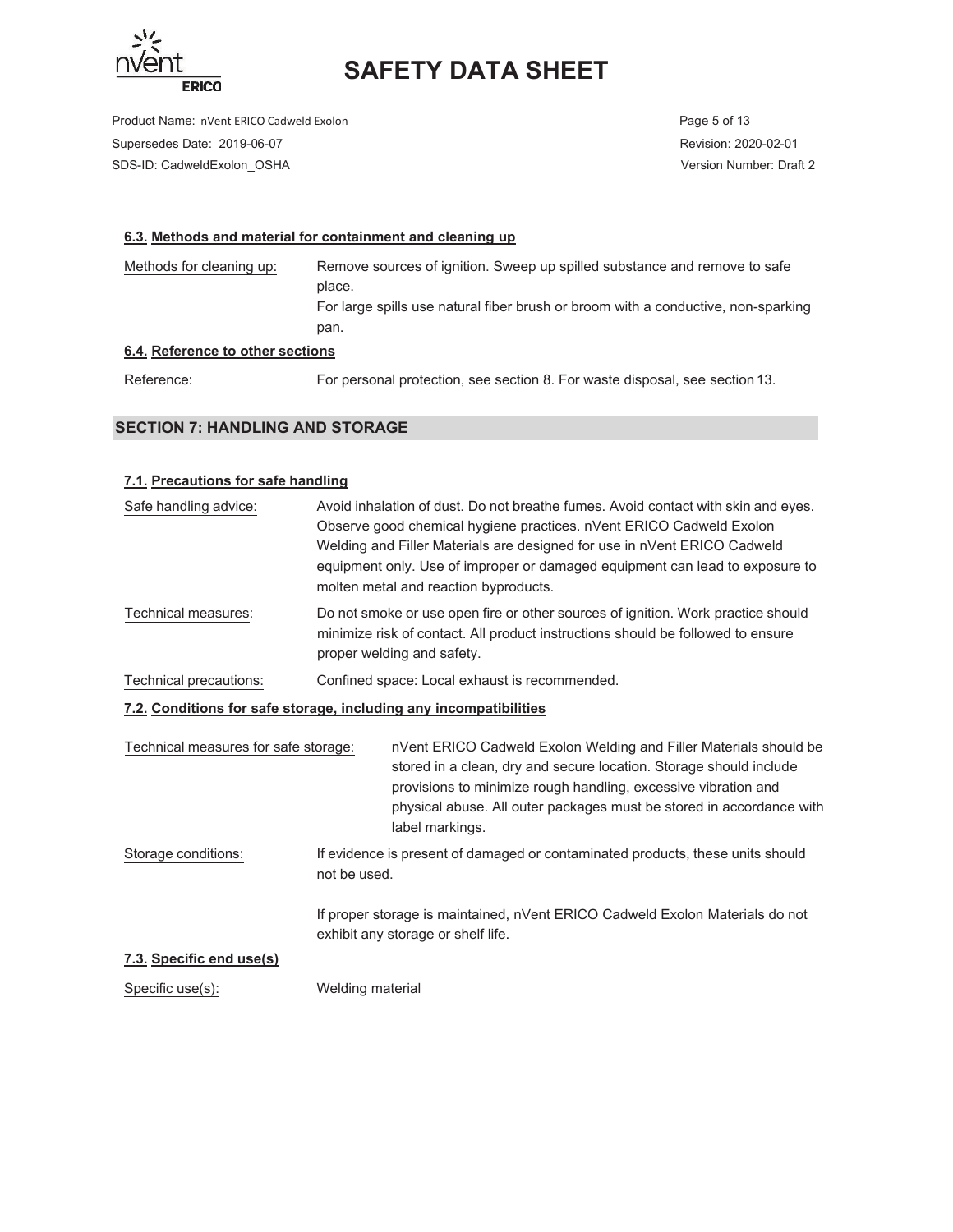

Product Name: nVent ERICO Cadweld Exolon **Page 6 of 13** Page 6 of 13 Supersedes Date: 2019-06-07 Revision: 2020-02-01 SDS-ID: CadweldExolon\_OSHA Version Number: Draft 2

## **SECTION 8: EXPOSURE CONTROLS/PERSONAL PROTECTION**

## **8.1. Control parameters**

A detailed fume analysis was conducted on nVent ERICO Cadweld Exolon Welding Material. Reaction byproducts were tested for total dust, respirable dust, metals, acids, fluorides, and various elements identified in typical welding fume analysis. All sampling and analysis followed methodologies dictated by the National Institute of Occupational Safety and Health (NIOSH) and by the U.S. Occupational Safety and Health Administration (OSHA). A certified Industrial Hygienist did the sample collection and independent labs conducted all analytical work.

Data collected was evaluated and compared to limits set by the American Conference of Governmental Industrial Hygienists (ACGIH) and OSHA. As a worst-case scenario, calculations were completed based on a sealed 800 cubic foot room with no ventilation. These calculations indicate that the copper fume PEL would be the limiting factor. Under normal outdoor use or in ventilated areas threshold limits are beyond any expected exposure limits.

| <b>CAS-No.:</b> | <b>Chemical name:</b>                  | As:                      | <b>Exposure limits:</b> | Type:      | Notes:                   | References:  |
|-----------------|----------------------------------------|--------------------------|-------------------------|------------|--------------------------|--------------|
| 7429-90-5       | Aluminum metal, respirable<br>fraction | AI                       | $5 \text{ mg/m}$        | <b>TWA</b> |                          | <b>OSHA</b>  |
| 7429-90-5       | Aluminum metal, total dust             | Al                       | 15 mg/m $3$             | <b>TWA</b> | $\blacksquare$           | <b>OSHA</b>  |
| 7429-90-5       | Aluminum metal, respirable<br>fraction | $\overline{\phantom{a}}$ | 1 mg/m $3$              | <b>TWA</b> | A4                       | <b>ACGIH</b> |
| 7440-21-3       | Silicon, respirable fraction           | $\overline{\phantom{a}}$ | $5 \text{ mg/m}$        | <b>TWA</b> | $\overline{\phantom{a}}$ | <b>OSHA</b>  |
| 7440-21-3       | Silicon, total dust                    | $\overline{\phantom{a}}$ | 15 mg/m $3$             | <b>TWA</b> | $\overline{\phantom{a}}$ | <b>OSHA</b>  |
| 7440-50-8       | Copper, dusts and mists                | Cu                       | 1 mg/m $3$              | <b>TWA</b> | $\blacksquare$           | <b>OSHA</b>  |
| 7440-50-8       | Copper, dusts and mists                | Cu                       | 1 mg/m $3$              | <b>TWA</b> | $\overline{\phantom{a}}$ | <b>ACGIH</b> |
| 7440-50-8       | Copper, fume                           | Cu                       | $0.1$ mg/m $3$          | <b>TWA</b> | $\overline{\phantom{a}}$ | <b>OSHA</b>  |
| 7440-50-8       | Copper, fume                           | $\overline{\phantom{a}}$ | $0.2 \text{ mg/m}$ 3    | <b>TWA</b> | $\overline{\phantom{a}}$ | <b>ACGIH</b> |
|                 | Fluoride                               | F                        | $2.5 \text{ mg/m}$      | <b>TWA</b> |                          | <b>OSHA</b>  |
|                 | Fluoride                               | F                        | $2.5 \text{ mg/m}$      | <b>TWA</b> | $A4$ ; BEI               | <b>ACGIH</b> |

Occupational exposure limits:

Notes: A4 – Not classifiable as a Human Carcinogen; BEI – Biological Exposure Indices

### **8.2. Exposure controls**

Engineering measures: The Provide adequate ventilation. Observe Occupational Exposure Limits and minimize the risk of inhalation of dust and fumes. Personal protection: Personal protection equipment should be chosen according to the relevant standards and in discussion with the supplier of the personal protective equipment.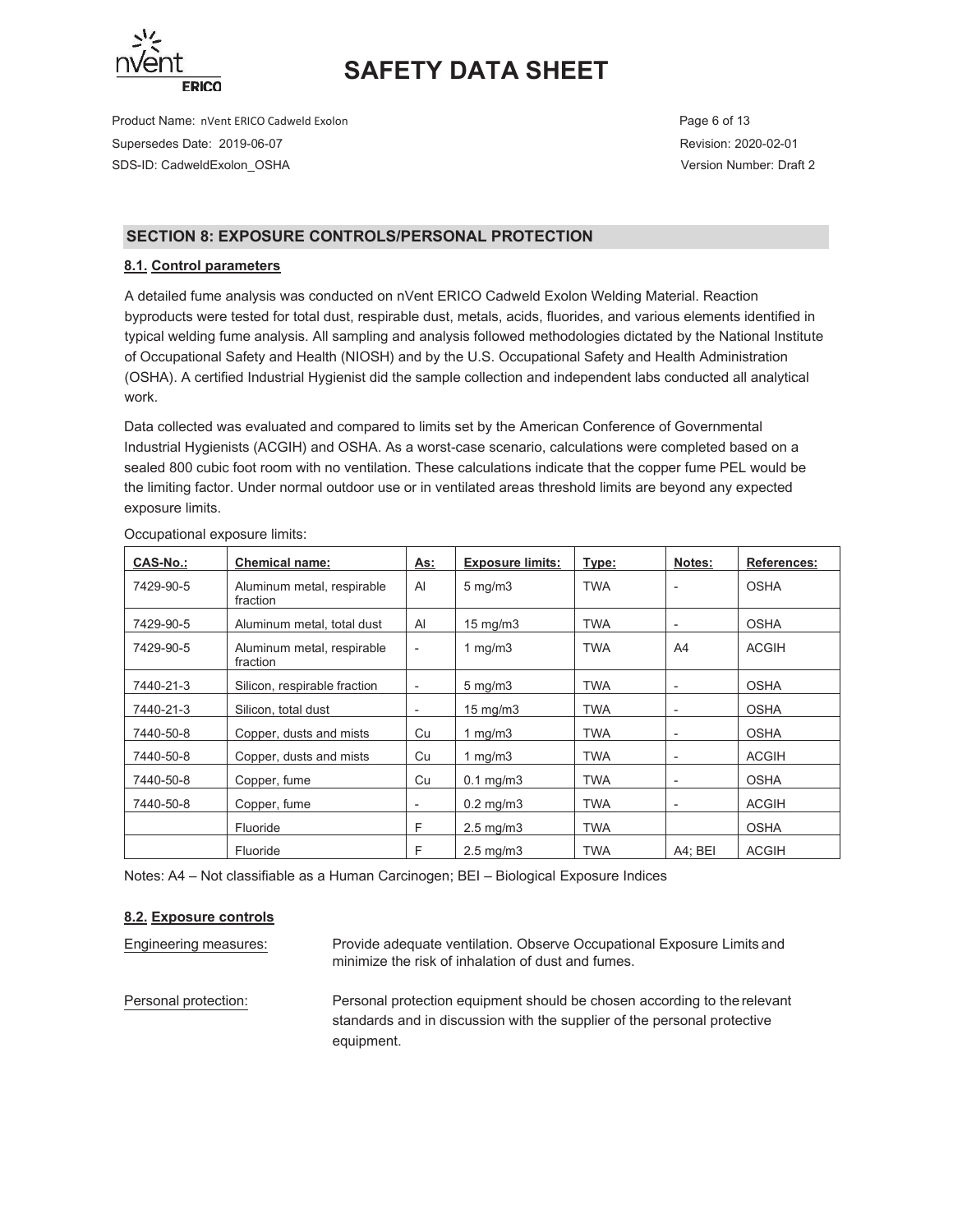

Product Name: nVent ERICO Cadweld Exolon **Page 7** of 13 Supersedes Date: 2019-06-07 Revision: 2020-02-01 SDS-ID: CadweldExolon\_OSHA Version Number: Draft 2

| Respiratory equipment: | Normal use precludes use of special protection as material is generally used<br>out of doors, in small quantities and is of short duration. In case of inadequate<br>ventilation and work of long duration or on large surface areas in confined<br>room, wear suitable respiratory equipment for dusts and metal fumes. |
|------------------------|--------------------------------------------------------------------------------------------------------------------------------------------------------------------------------------------------------------------------------------------------------------------------------------------------------------------------|
| Hand protection:       | Heat insulated protective gloves. Recommended for handling hot equipment.                                                                                                                                                                                                                                                |
| Eye protection:        | Wear safety glasses. Avoid looking directly at the light generated by the reaction,<br>unless specialized welding eye protection is used.                                                                                                                                                                                |
| Skin protection:       | Use protective clothing, which covers arms and legs.                                                                                                                                                                                                                                                                     |
| Hygiene measures:      | Wash hands after handling. Change contaminated clothing.                                                                                                                                                                                                                                                                 |

## **SECTION 9: PHYSICAL AND CHEMICAL PROPERTIES**

### **9.1. Information on basic physical and chemical properties**

| Form:                                            | Granular           |               |
|--------------------------------------------------|--------------------|---------------|
| Color:                                           | Gray-black         |               |
| Odor:                                            | Odorless           |               |
| pH:                                              | Not available      |               |
| Melting point / freezing point:                  | 1999°F             |               |
| Boiling point:                                   | Not relevant       |               |
| Flash point:                                     | Not relevant       |               |
| Evaporation rate:                                | Not relevant       |               |
| Flammability:                                    | Not flammable      |               |
| Upper/lower flammability or explosive limits:    |                    | Not known     |
| Vapor pressure:                                  | Not relevant       |               |
| Vapor density:                                   | Not relevant       |               |
| Relative density/specific gravity (water=1): 5.5 |                    |               |
| Solubility:                                      | Insoluble in water |               |
| Partition coefficient (n- octanol/water):        |                    | Not available |
| Auto-ignition temperature:                       | $>1742$ °F         |               |
| Decomposition temperature:                       | Not available      |               |
| Viscosity:                                       | Not relevant       |               |
| Oxidizing properties:                            | Not available      |               |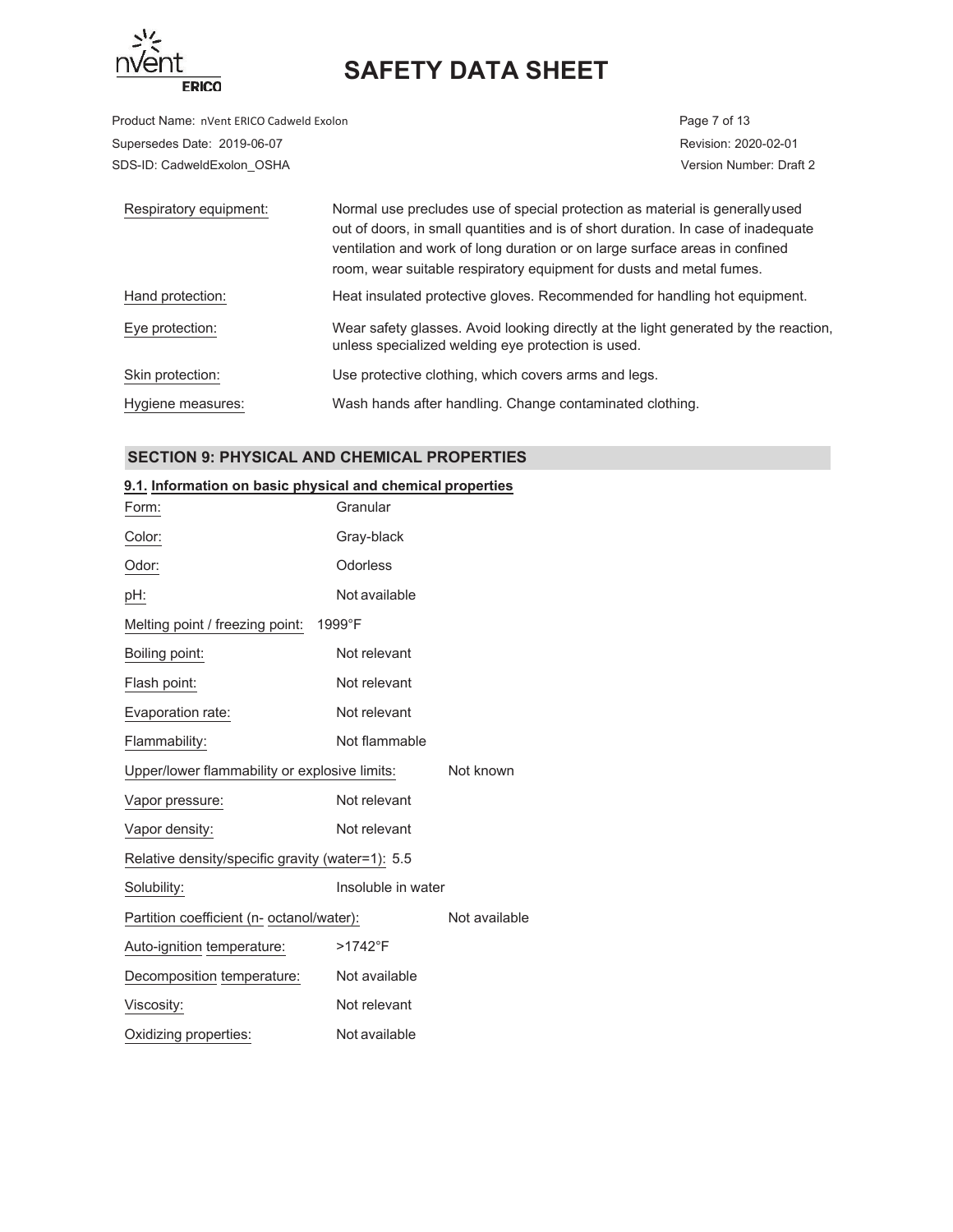

Product Name: nVent ERICO Cadweld Exolon **Page 8 of 13** Page 8 of 13 Supersedes Date: 2019-06-07 Revision: 2020-02-01 SDS-ID: CadweldExolon\_OSHA Version Number: Draft 2

## **SECTION 10: STABILITY AND REACTIVITY**

#### **10.1. Reactivity**

Reactivity: See hazardous reactions.

### **10.2. Chemical stability**

Stability: Stable. Not sensitive to vibrations, shock or impact and is not subject to spontaneous ignition.

### **10.3. Possibility of hazardous reactions**

Hazardous reactions: Aggressive reactions are possible if excess moisture, grease, or other combustible substances are present in the mold, on the connector, or on the conductors to be welded. Care should be taken to ensure proper preparation in accordance with instruction prints.

### **10.4. Conditions to avoid**

Conditions/materials to avoid: Temperatures above ignition point.

### **10.5. Incompatible materials**

Incompatible materials: Typical of problems associated with molten metals.

#### **Hazardous decomposition products**

Hazardous decomposition products: 1800 None under normal conditions. Polymerization will not occur.

## **SECTION 11: TOXICOLOGICAL INFORMATION**

#### **11.1. Information on toxicological effects**

| Acute toxicity (oral):       | Harmful if swallowed, based on Cuprous oxide component.                              |
|------------------------------|--------------------------------------------------------------------------------------|
| Acute toxicity (dermal):     | Based on available data, the classification criteria are not met.                    |
| Acute toxicity (inhalation): | Harmful if inhaled, based on Cuprous oxide component.                                |
| Skin corrosion/irritation:   | Based on available data, the classification criteria are not met.                    |
| Eye damage/irritation:       | Causes serious eye damage from Cuprous oxide component.                              |
| Respiratory sensitization:   | Based on available data, the classification criteria are not met.                    |
| Skin sensitization:          | Based on available data, the classification criteria are not met.                    |
| Germ cell mutagenicity:      | Based on available data, the classification criteria are not met.                    |
| Carcinogenicity:             | Based on available data, the classification criteria are not met. Components are not |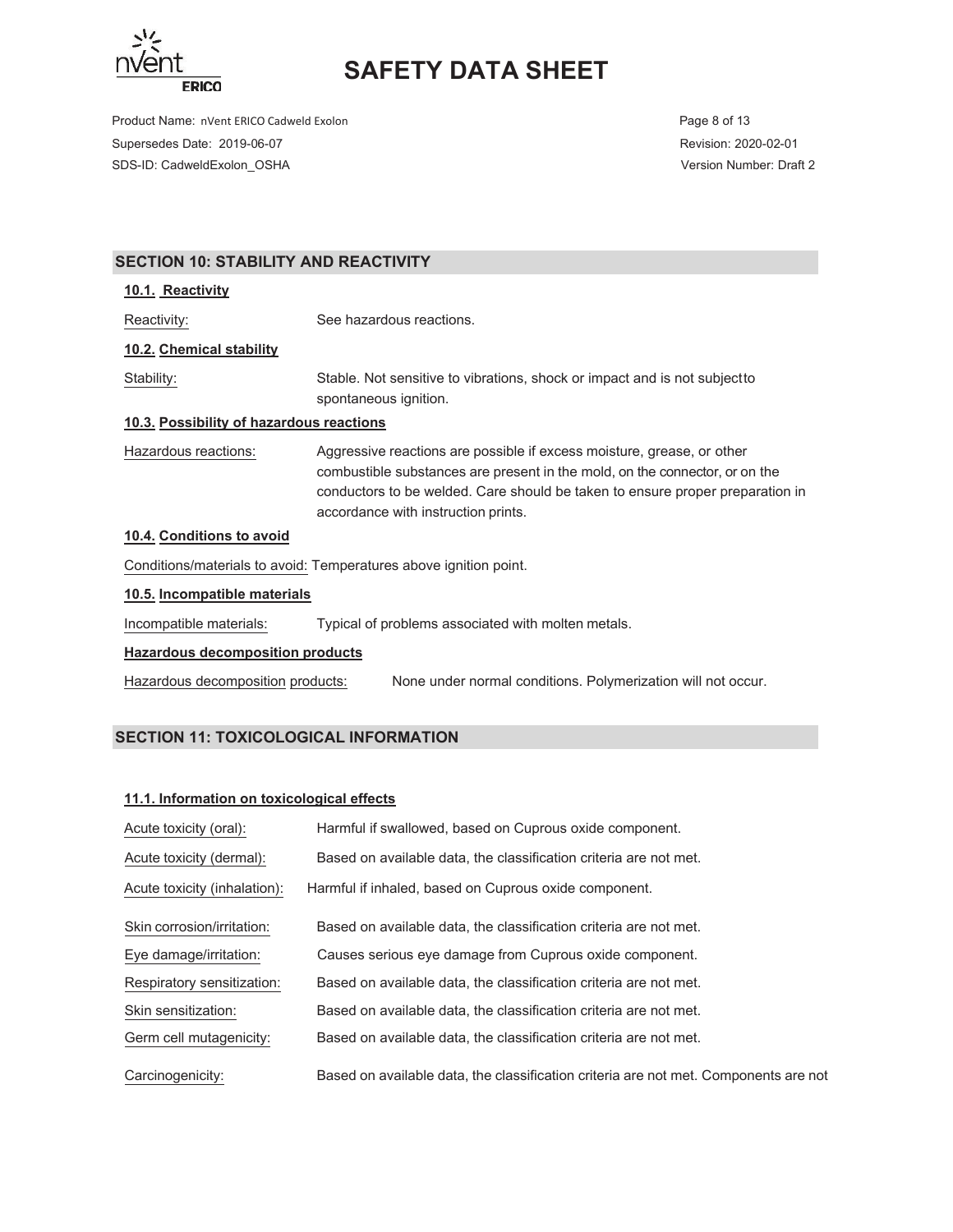

Product Name: nVent ERICO Cadweld Exolon **Page 9 of 13** Page 9 of 13 Supersedes Date: 2019-06-07 Revision: 2020-02-01 SDS-ID: CadweldExolon\_OSHA Version Number: Draft 2

|                          | listed as carcinogens by the NTP, IARC, or OSHA at 29 CFR 1910 Subpart Z.                                                                                                                                                                                                                                             |
|--------------------------|-----------------------------------------------------------------------------------------------------------------------------------------------------------------------------------------------------------------------------------------------------------------------------------------------------------------------|
| Reproductive toxicity:   | Based on available data, the classification criteria are not met.                                                                                                                                                                                                                                                     |
| STOT - Single exposure:  | Based on available data, the classification criteria are not met.                                                                                                                                                                                                                                                     |
| STOT- Repeated exposure: | Based on available data, the classification criteria are not met.                                                                                                                                                                                                                                                     |
| Aspiration hazard:       | Based on available data, the classification criteria are not met.                                                                                                                                                                                                                                                     |
| Inhalation:              | Heating above the melting point releases metallic oxides which may cause<br>metal fume fever by inhalation. The symptoms are shivering, fever, malaise<br>and muscular pain.                                                                                                                                          |
| Skin contact:            | Dust may have an irritating effect on moist skin. Prolonged and/or repeated<br>contact: May cause eczema-like skin disorders (dermatitis). The molten<br>product can cause serious burns.                                                                                                                             |
| Eye contact:             | Particles/fumes in the eyes may cause discomfort/irritation.                                                                                                                                                                                                                                                          |
| Ingestion:               | Ingestion may cause nausea, headache, dizziness and intoxication.                                                                                                                                                                                                                                                     |
| Specific effects:        | Frequent inhalation of dust over a long period of time increases the risk of<br>developing lung diseases. Copper oxides may by repeated or prolonged<br>inhalation occasionally cause ulceration and perforation of the nasal septum.<br>Long term exposure to copper containing dusts may cause allergic dermatitis. |
| Toxicological data:      | LD <sub>50</sub> (oral, rat): 1340 mg/kg (Cuprous oxide);<br>No LC <sub>50</sub> data available. Cuprous oxide is noted as Acute Toxicity – Inhalation<br>Category 4 per ECHA harmonized classification scheme.                                                                                                       |

## **SECTION 12: ECOLOGICAL INFORMATION**

### **12.1. Toxicity**

| Ecotoxicity: | Very toxic to aquatic organisms with long-term adverse effects in the aquatic |
|--------------|-------------------------------------------------------------------------------|
|              | environment.                                                                  |
|              | M-factor (acute)                                                              |
|              | Cuprous oxide: 100                                                            |
|              | Cupric oxide: 100                                                             |
|              |                                                                               |

## **12.2. Persistence and degradability**

Degradability: The product solely consists of inorganic compounds which are not biodegradable.

### **12.3. Bioaccumulative potential**

Bioaccumulative potential: No data available on bioaccumulation.

#### **12.4. Mobility in soil**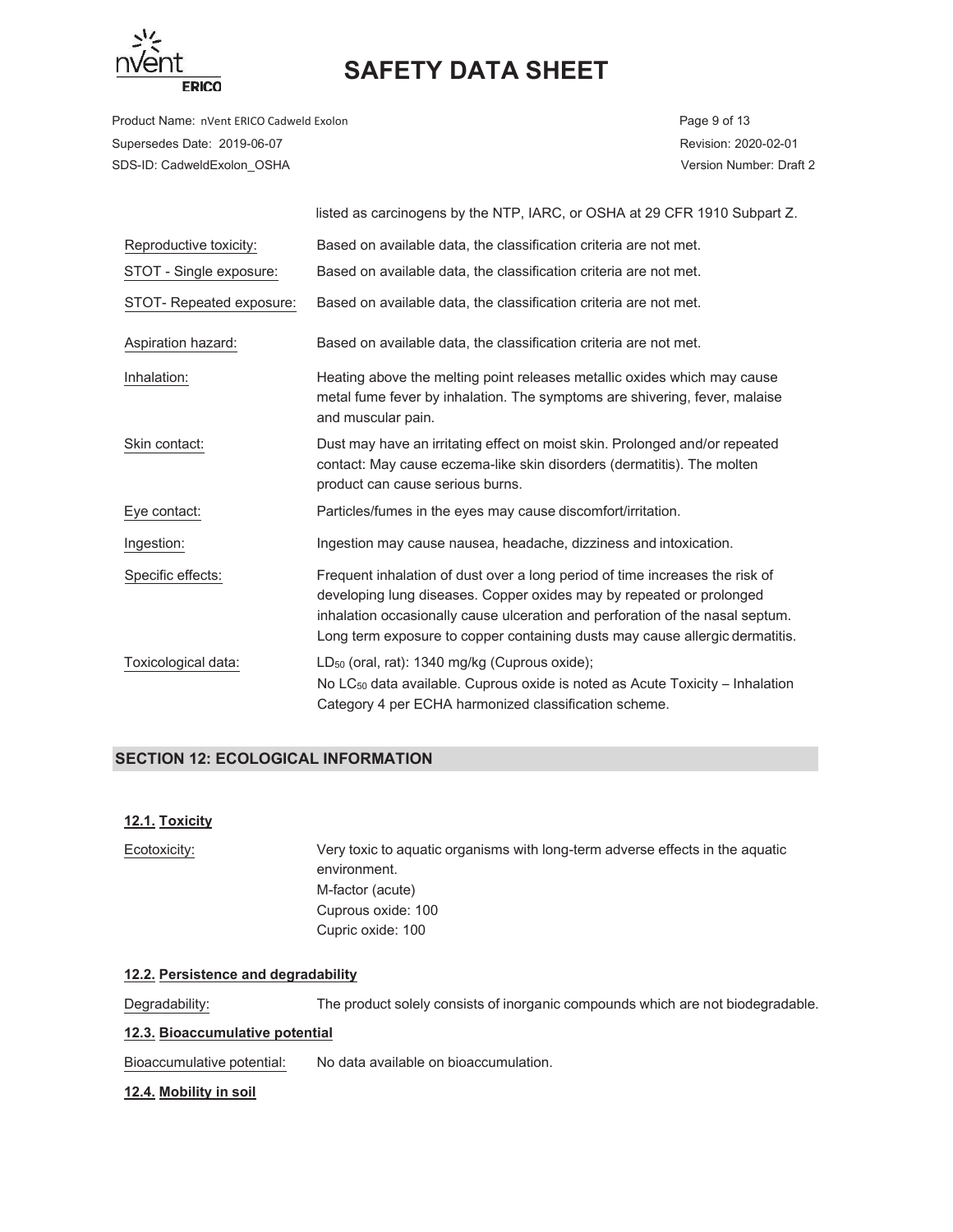

Product Name: nVent ERICO Cadweld Exolon **Page 10** of 13 Supersedes Date: 2019-06-07 Revision: 2020-02-01 SDS-ID: CadweldExolon\_OSHA Version Number: Draft 2

Mobility: The product is not volatile but may be spread by dust-raising handling.

## **12.5. Results of PBT and vPvB assessment**

PBT/vPvB: This product does not contain any PBT or vPvB substances.

## **12.6. Other adverse effects**

Other adverse effects: None known.

## **SECTION 13: DISPOSAL CONSIDERATIONS**

### 13.1. Waste treatment methods

Dispose of waste and residues in accordance with applicable authority requirements.

### **SECTION 14: TRANSPORTATION INFORMATION**

This product is not a hazardous material per US transportation regulations. Due to the minimal quantity (5 kg or less) per inner package, nVent ERICO Cadweld Exolon Welding Material is excepted from all international transport regulations except the general packaging requirements. No transportation marks, labels, placards, shipping papers, etc. are required, as packaged by nVent.

If larger package quantities are shipped internationally or on an IATA airline, use the dangerous goods information in section 14.2 to determine all applicable regulations.

### **14.1. DOT Classification for Domestic (U.S. Only) Ground, Air, and Vessel**

Not regulated as hazardous material by DOT.

### **14.2. ICAO/IATA/IMO Classification**

| Identification number: | <b>UN 3077</b>                                                                      |
|------------------------|-------------------------------------------------------------------------------------|
| Proper shipping name:  | ENVIRONMENTALLY HAZARDOUS SUBSTANCE, SOLID, N.O.S. (CUPROUS<br>OXIDE, CUPRIC OXIDE) |
| Class:                 | 9                                                                                   |
| Packing group:         | Ш                                                                                   |
|                        |                                                                                     |

Environmentally hazardous to the aquatic environment/marine pollutant: Yes

## **SECTION 15: REGULATORY INFORMATION**

### **15.1. Safety, health and environmental regulations/legislation for the substance or mixture**

National regulation: Local, state, and national and regulations may apply.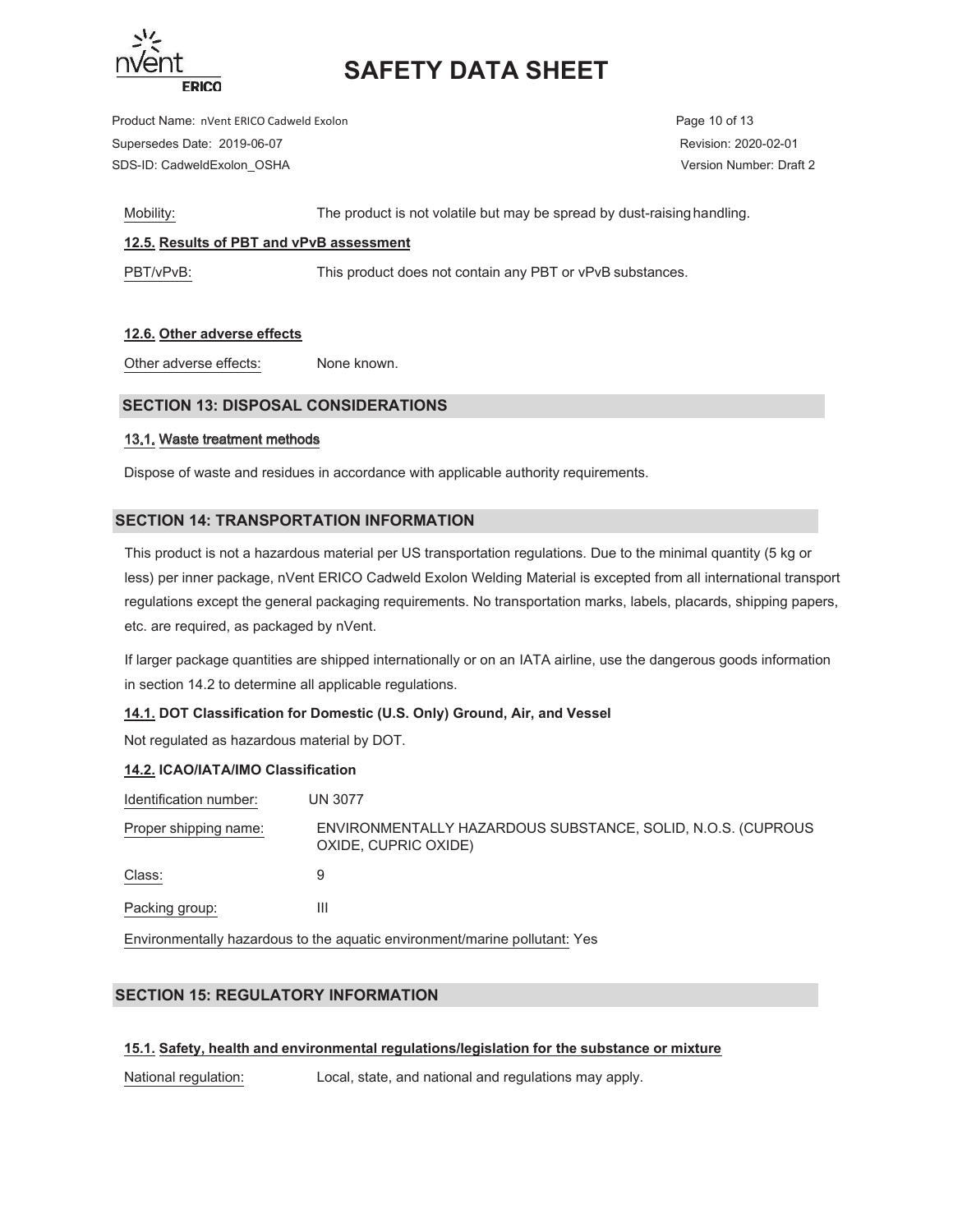

Product Name: nVent ERICO Cadweld Exolon **Page 11 of 13** Page 11 of 13 Supersedes Date: 2019-06-07 Revision: 2020-02-01 SDS-ID: CadweldExolon\_OSHA Version Number: Draft 2

TSCA: The ingredients in this product are on the TSCA Inventory.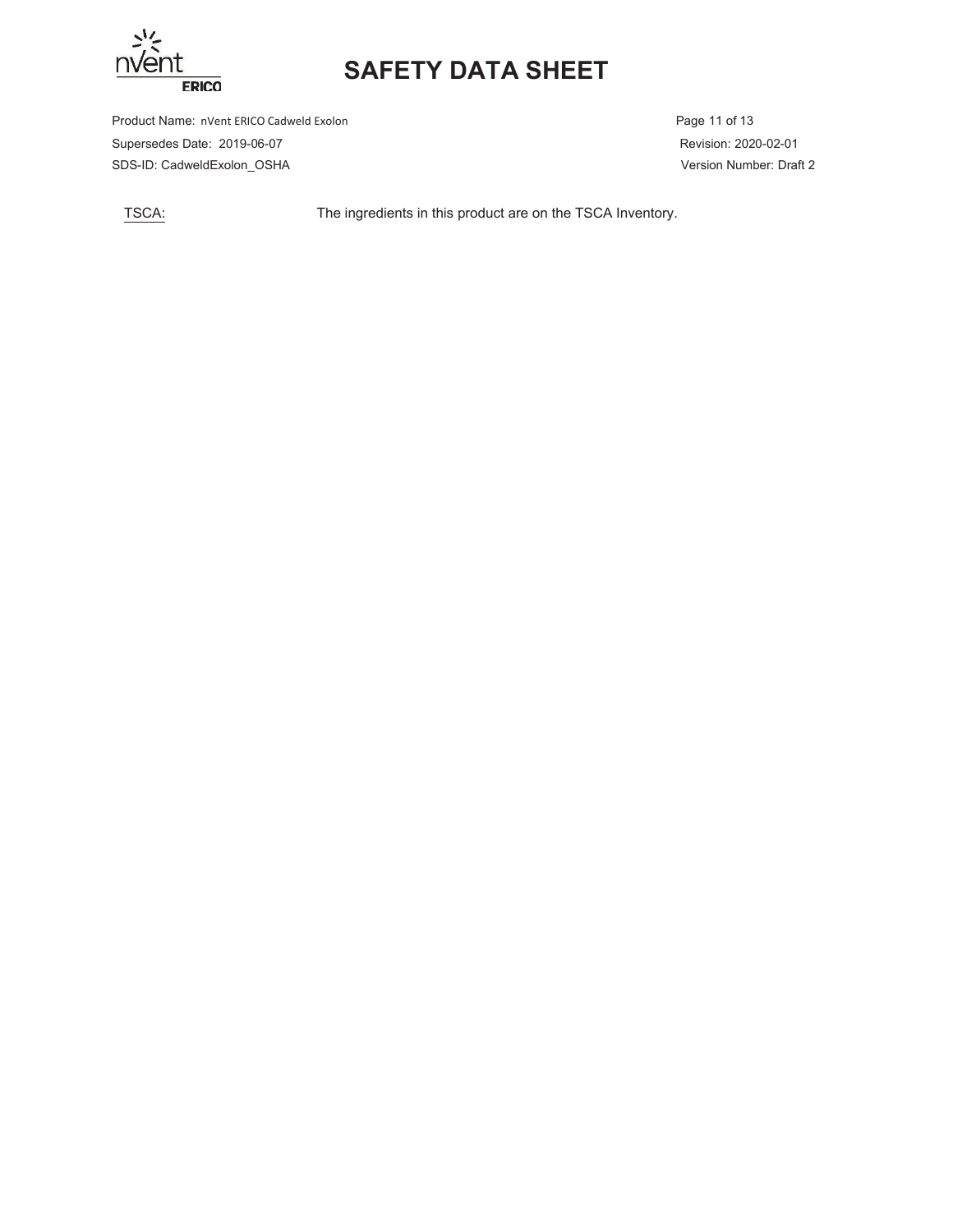

Product Name: nVent ERICO Cadweld Exolon **Page 12 of 13** Page 12 of 13 Supersedes Date: 2019-06-07 Revision: 2020-02-01 SDS-ID: CadweldExolon\_OSHA version Number: Draft 2

| SARA Title III: | Section 302 Extremely Hazardous Substance: Not reportable                     |
|-----------------|-------------------------------------------------------------------------------|
|                 | Section 304: Not reportable                                                   |
|                 | Section 311/312 Hazard Category: Immediate (acute)                            |
|                 | Section 313: Aluminum (fume or dust), copper and copper compounds are subject |
|                 | to the reporting requirements of Section 313 of the Emergency Planning and    |
|                 | Community Right to Know Act of 1986 (EPCRA or SARA Title III) and 40 CFR 372. |
| CERCLA RQ:      | Copper = 5,000 pounds (particles of 100 micrometers or less)                  |
|                 | Copper compounds are CERCLA hazardous substances but no RQ is assigned.       |

### **15.2. Chemical safety assessment**

CSA status: No information available.

## **SECTION 16: OTHER INFORMATION**

The user must be instructed in the proper work procedure and be familiar with the contents of this SDS.

### Abbreviations and acronyms:

| <b>ACGIH</b>      | American Conference of Industrial Hygienists                          |
|-------------------|-----------------------------------------------------------------------|
| CAS No.           | Chemical Abstracts Service registry number                            |
| <b>CERCLA</b>     | Comprehensive Environmental Response, Compensation, and Liability Act |
| <b>CFR</b>        | Code of Federal Regulations                                           |
| DOT HMR           | Department of Transportation Hazardous Materials Regulations          |
| <b>ECHA</b>       | European Chemicals Agency                                             |
| <b>IARC</b>       | International Agency for Research on Cancer                           |
| <b>IATA DGR</b>   | International Air Transport Association Dangerous Goods Regulations   |
| <b>ICAO</b>       | International Civil Aviation Organization                             |
| IMO.              | International Maritime Organization                                   |
|                   |                                                                       |
| $LC_{50}/LD_{50}$ | Lethal concentration/dose to 50% of exposed laboratory animals        |
| <b>NIOSH</b>      | US National Institute of Occupational Safety and Health               |
| n.o.s.            | Not otherwise specified                                               |
| NTP               | National Toxicology Program                                           |
| <b>OSHA</b>       | US Occupational Safety Health Administration                          |
| <b>PBT</b>        | Persistent, bioaccumulative and toxic                                 |
| <b>PEL</b>        | Permissible exposure limit                                            |
| <b>RQ</b>         | Reportable quantity                                                   |
| <b>SARA</b>       | Superfund Amendments and Reauthorization Act                          |